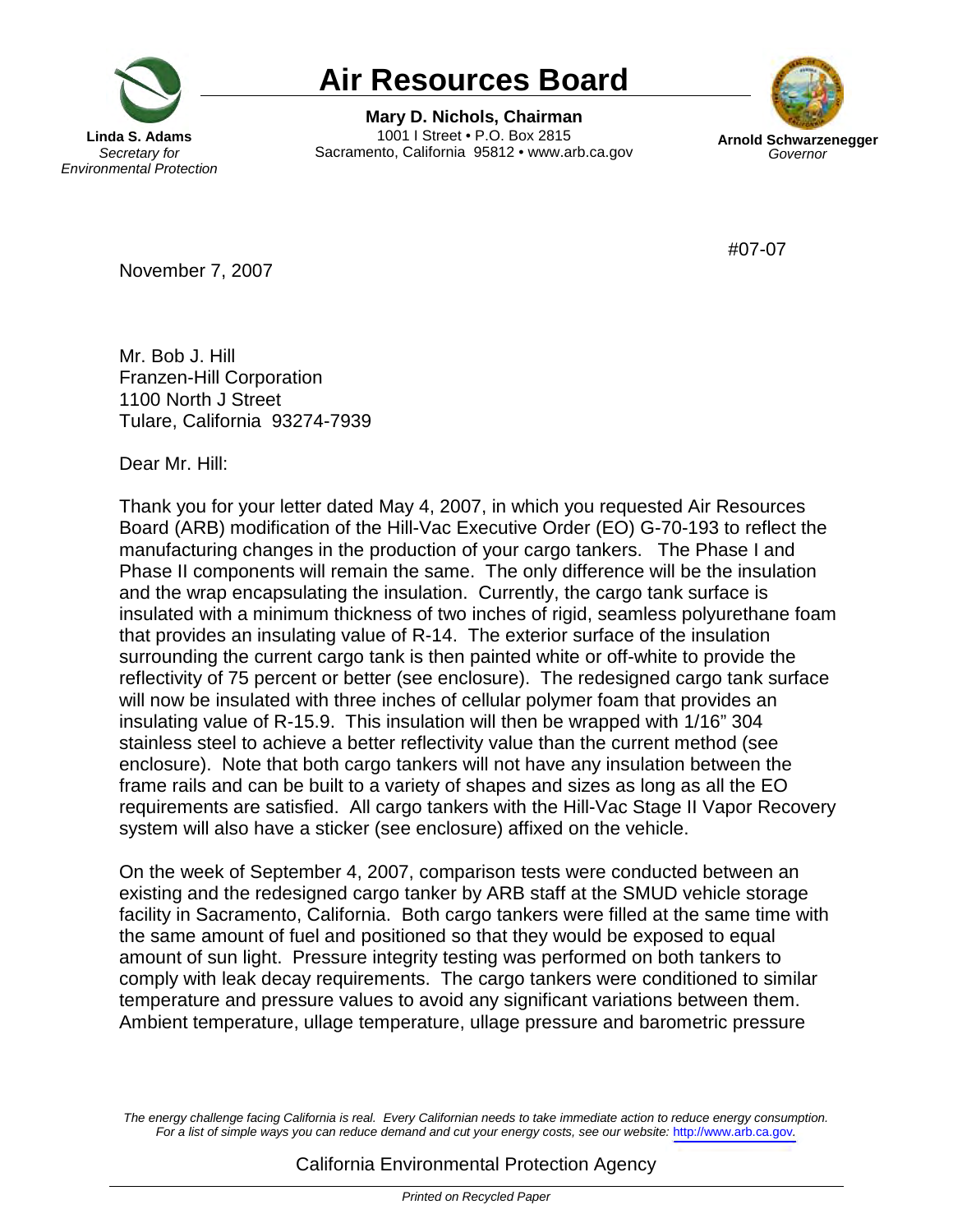Mr. Bob Hill November 7, 2007 Page 2

**were monitored and recorded on both cargo tankers for a continuous period of 48 hours. Based on an engineering performance evaluation, it was determined that the**  redesigned cargo tanker performed as good as or better than that which is specified in Executive Order G-70-193.

Pursuant to sections 41955, 41956, and 41957 of the California Health and Safety **Code, the approval or determination from three state agencies are a precondition to certification by ARB. We have received the appropriate approval or letters from the**  agencies listed below.

- Department of Food and Agriculture **Division of Measurement Standards**  July 30, 2007
- Department of Industrial Relations Division of Occupational Safety and Health August 9, 2007
- Office of the State Fire Marshal Department of Forestry and Fire Protection October 3, 2007

The redesigned cargo tankers, when built according to the new insulating specifications and in conjunction with Executive Order G-70-193, will not adversely affect the Phase I or Phase II vapor recovery system. Therefore, the redesigned cargo **tanker is certified to be used in motor vehicle fueling operations.** 

**If you have any questions or need further assistance, please contact Sam Vogt at**  (916) 322-8922 or via email at [svogt@arb.ca.gov,](mailto:svogt@arb.ca.gov) or Joe Guerrero at (916) 324-9487 **or via email at [jguerrero@arb.ca.qov](mailto:jguerrero@arb.ca.qov).** 

-

Sincerely,

William V. Loscutoff, Chief Monitoring and Laboratory Division

**Enclosure** 

**cc: See next page**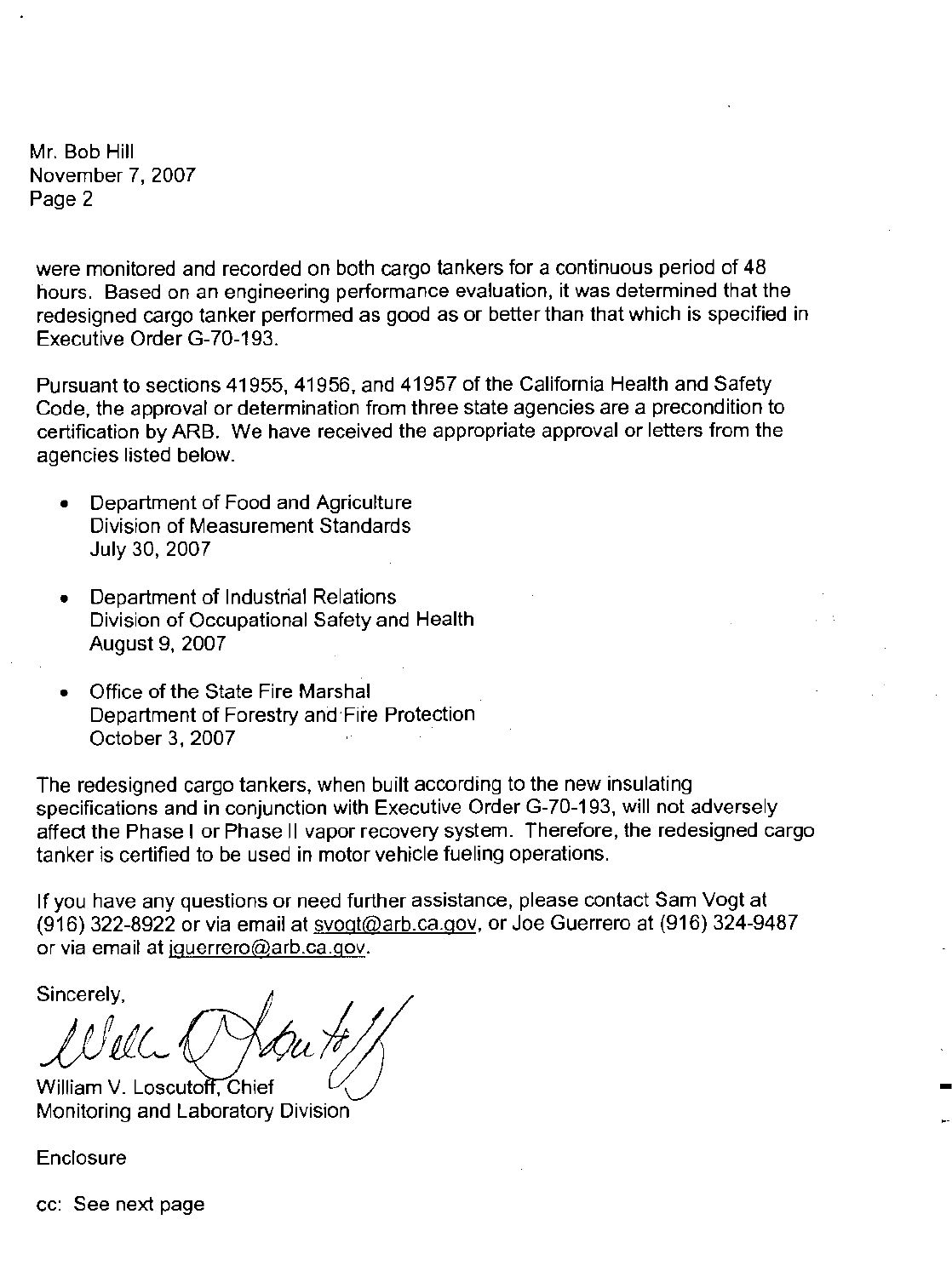Mr. Bob Hill November 7, 2007 Page 3

CC: State Water Resources Control Board Kevin Graves

> John Marvin Bay Area Air Quality Management District

 South Coast Air Quality Management District Randy Matsuyama

 Randy Smith San Diego County Air Pollution Control District

Jim Swaney San Joaquin Valley Air Pollution Control District

 Yolo-Solano Air Quality Management District Gary Ma